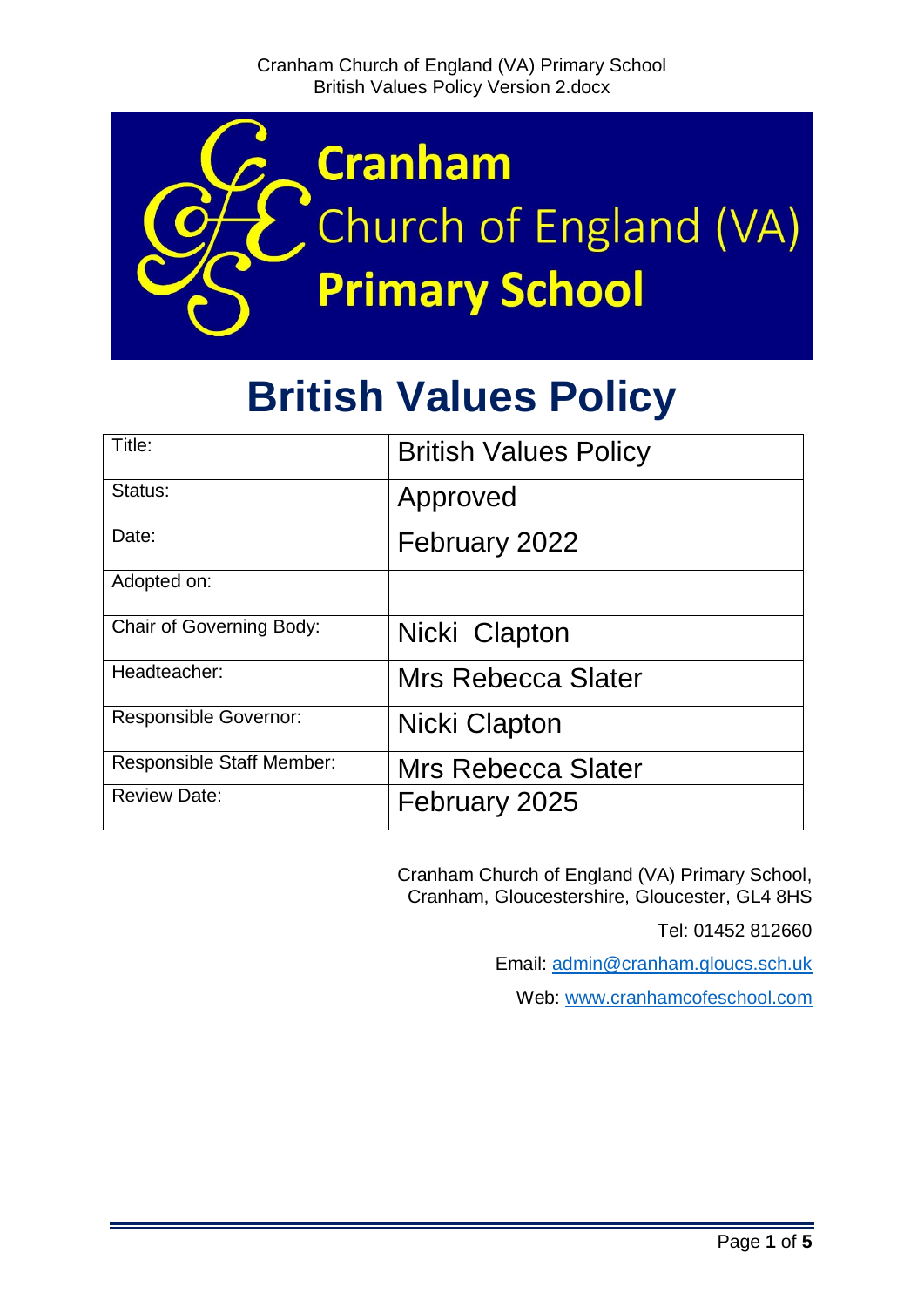# <span id="page-1-0"></span>**CONTENTS**

| Mutual respect and tolerance of those with different faiths and beliefs  5 |  |
|----------------------------------------------------------------------------|--|
|                                                                            |  |
|                                                                            |  |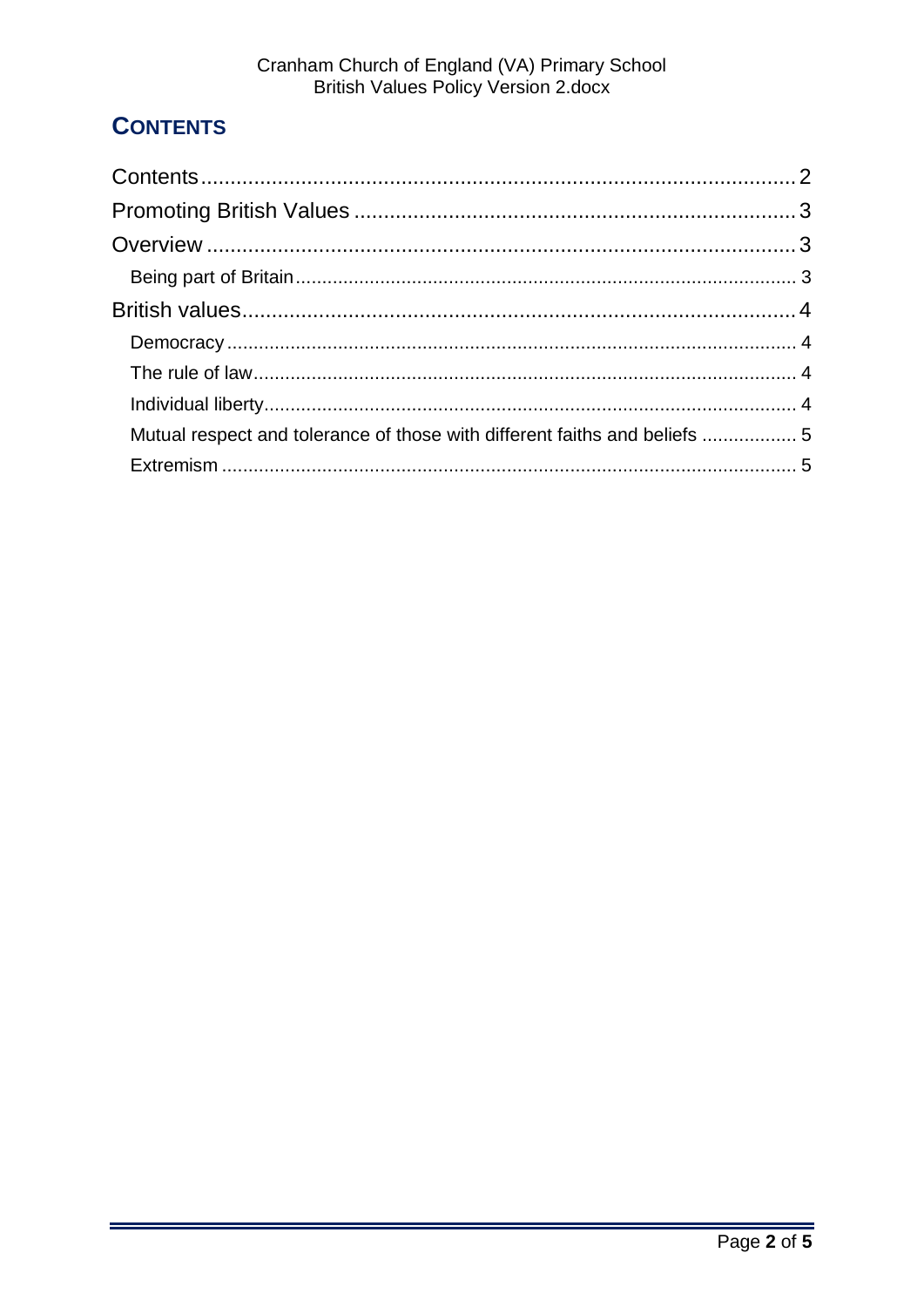Cranham Church of England (VA) Primary School British Values Policy Version 2.docx

*SOWING THE SEEDS OF LEARNING, THROUGH COURAGE, COMPASSION AND COMMUNITY.*

## <span id="page-2-0"></span>**PROMOTING BRITISH VALUES**

HM Government believes that:

*'British society is founded on fundamental values and principles, which all those living in the UK should respect and support. These values are reflected in the responsibilities, rights and privileges of being a British citizen or permanent resident of the UK. They are based on history and traditions and are protected by law, customs and expectations. There is no place in British society for extremism or intolerance.'*

The values we support are not unique to Britain and are shared by many people in the world represented by the diverse families at Cranham Church of England (VA) Primary School ("Cranham School").

We support the values of democracy, rules of law, individual liberty, mutual respect and tolerance of different faiths and beliefs and these are embedded within our curriculum. These values are found in our own school values identified through our vision as courage, compassion and community.

We plan assemblies and lessons, particularly in PSHE and RE, to teach the children about our values, respecting similarities and differences, tackling stereotypes and understanding why some people discriminate. We teach 2 pf the British values each year through a rolling programme. We aim to empower children to have a voice and to stand up against discrimination, valuing equality, tolerance and mutual respect. The topics and lessons in the school's curriculum are designed carefully and planned by teachers to provide a rich learning experience that will have a positive impact on pupils' spiritual, moral, social and cultural development. Whilst focusing on all children developing good skills in English and Maths and all subjects, we ensure they experience extra-curricular clubs such as music, a variety of sports, the arts and outdoor learning. Visits are planned linking with the class topic to provide children with further understanding of the world they live in. We also link with other schools to take part in singing and sporting events. Competitions provide the opportunity for children to meet other children from different schools whilst experiencing the process of decision making and understanding rules and fairness.

As well as promoting British values we would actively challenge pupils, staff or parents expressing opinions contrary to fundamental British values, including 'extremist' views and principles. All staff have undertaken Prevent training.

#### <span id="page-2-1"></span>**OVERVIEW**

#### <span id="page-2-2"></span>**Being part of Britain**

As a school, we value and celebrate the diverse heritages of everybody at Cranham School. Alongside this, we value and celebrate being part of Britain. In general terms, this means that we celebrate traditions and customs in the course of the year; for example, Patron Saints Days and celebrations at Christmas. We also value and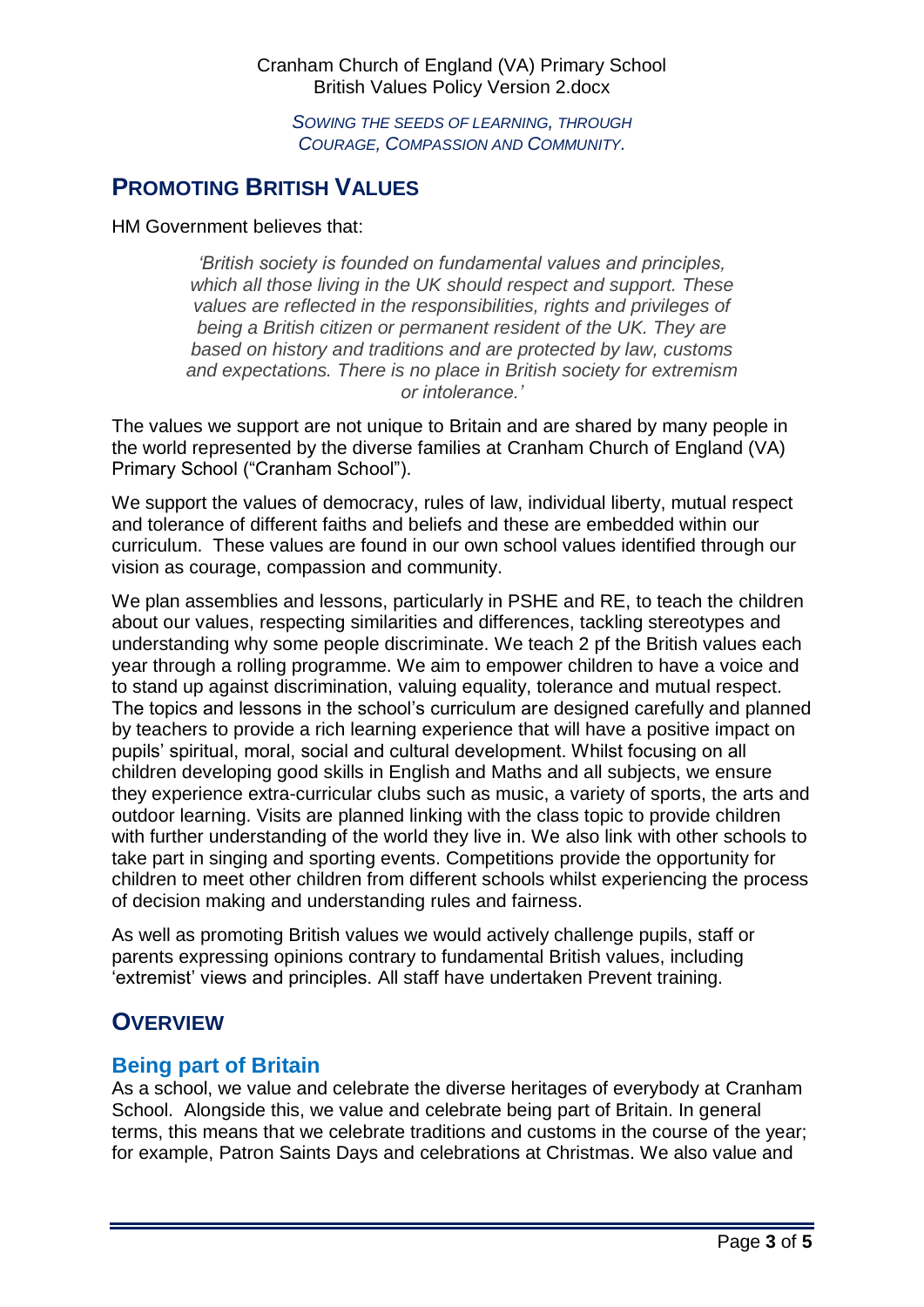commemorate national events such as Remembrance Day. This links closely with our Christian foundation.

Further, children learn about being part of Britain from different perspectives. Two specific examples of when we teach about being part of Britain are:

Geographically: Our geography led topics ensure that children have a better understanding of what Britain is like.

Historically: Key moments in British history are studied, alongside the most significant people from Britain's history.

# <span id="page-3-0"></span>**BRITISH VALUES**

#### <span id="page-3-1"></span>**Democracy**

Democracy is embedded in the school. Pupils are listened to by adults and are taught to listen carefully and with concern to each other, respecting the right of every individual to have their opinions and voices heard. We encourage pupils to take ownership of not only their school but also of their own learning and progress. This encourages a heightened sense of both personal and social responsibility and is demonstrated on a daily basis by our pupils. The School Council provides a more formal platform for class representatives to raise issues and each child has a specific role linked to improving the school or representing the views of other groups. The older children also act as playground buddies and monitors helping younger children. We believe that encouraging our children to take on responsibilities and to work together for the good of the school creates positive relationships and is a valuable preparation for future life in our democratic society.

Parents' opinions are welcomed at Cranham School through methods such as questionnaires and feedback at parents' evenings.

#### <span id="page-3-2"></span>**The rule of law**

In order to help children understand how society cannot operate without a set of laws, we teach them how our school rules create an ordered, fair and safe place in which to learn. The class rules are agreed by the children and are display in classrooms. We help children to distinguish right from wrong and adopt restorative justice approaches to resolve conflicts.

The British values of Democracy and the Rule of Law are underpinned by the school's Christian Value of Community. This is explored through the Curriculum but also through a programme of Collective Worship which includes assessment of children's understanding through key questions at the end of term.

#### <span id="page-3-3"></span>**Individual liberty**

Our children have the opportunity to make individual choices and express opinions that develop their character and self-belief. However, they are encouraged to develop these qualities in the context of the rights and needs of other members of our school community. We model freedom of speech through pupil participation in class in the context of a safe, fair, supportive and ordered learning environment. We discuss and challenge stereotypes and implement a strong anti-bullying culture.

This value is supported by our Christian value of Compassion.